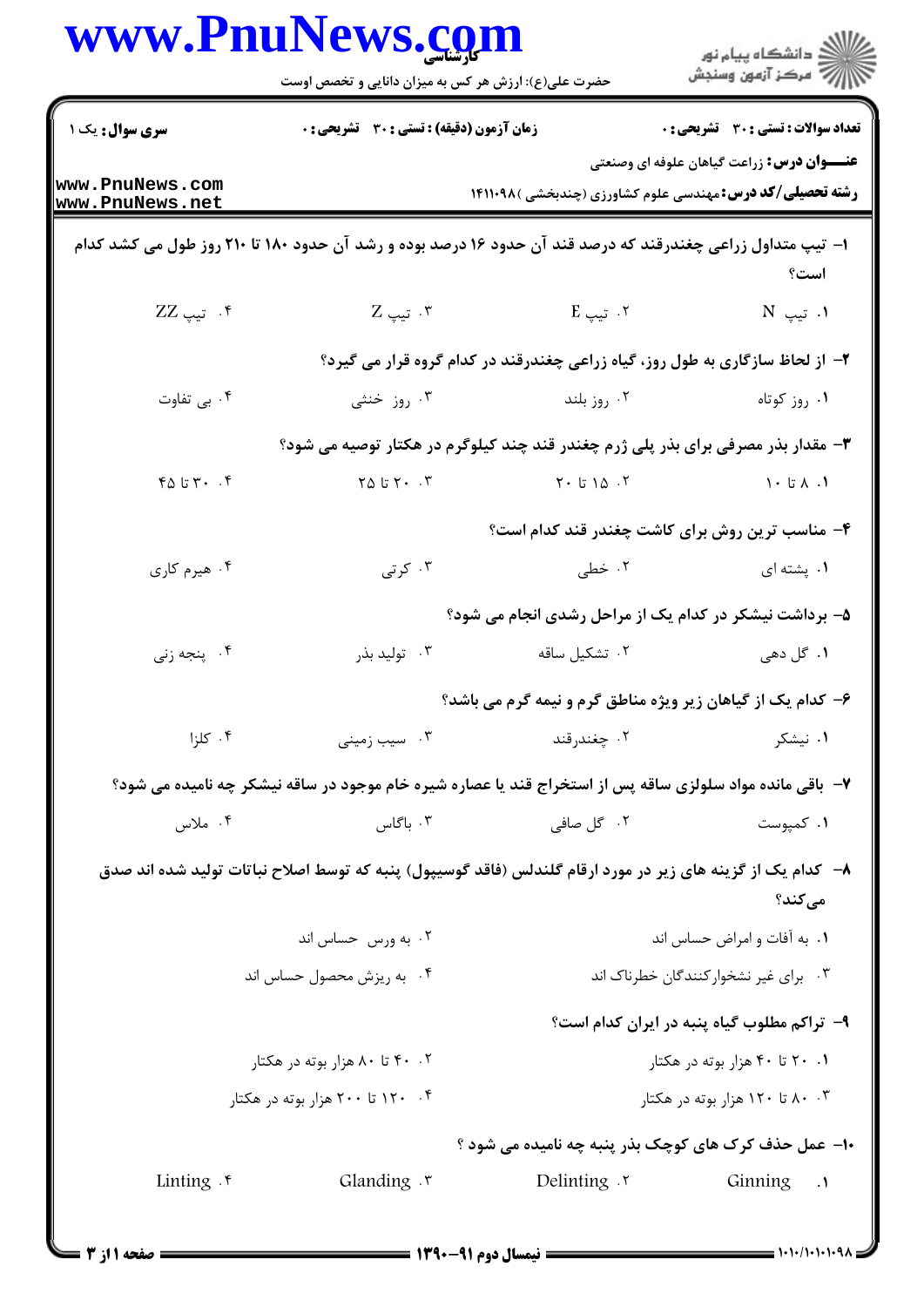## WWW PnuNows com

| <b>سری سوال : ۱ یک</b>                                | زمان آزمون (دقیقه) : تستی : 30 ٪ تشریحی : 0 |                                                | <b>تعداد سوالات : تستی : 30 ٪ تشریحی : 0</b>                                                                          |  |
|-------------------------------------------------------|---------------------------------------------|------------------------------------------------|-----------------------------------------------------------------------------------------------------------------------|--|
| www.PnuNews.com<br>www.PnuNews.net                    |                                             |                                                | <b>عنـــوان درس:</b> زراعت گیاهان علوفه ای وصنعتی<br><b>رشته تحصیلی/کد درس:</b> مهندسی علوم کشاورزی (چندبخشی )۱۴۱۱۰۹۸ |  |
|                                                       |                                             |                                                | 11– كشورهاي عمده توليد كننده كنف كدام اند؟                                                                            |  |
| ۰۴ پاکستان و بنگلادش                                  | ۰۳ چین و روسیه                              | ۰۲ کشورهای آفریقایی                            | ۰۱ آمریکا و کانادا                                                                                                    |  |
|                                                       |                                             |                                                | ۱۲– کدام مطلب در خصوص گیاه زراعی کتان صحیح است؟                                                                       |  |
|                                                       | ۰۲ کتان لیفی بیشتر در مناطق گرم کشت می گردد | ٠١ روغن كتان بذرى براى انسان قابل استفاده نيست |                                                                                                                       |  |
| ۰۴ کتان از نظر رقابت با علف های هرز بسیار قوی می باشد |                                             | ۰۳ ساقه کتان بذری طویل تر از کتان الیافی است   |                                                                                                                       |  |
|                                                       |                                             |                                                | ۱۳- گیاه کنف به کدام مورد حساس است؟                                                                                   |  |
| ۰۴ شوری                                               | ۰۳ يخبندان                                  | ۰۲ رطوبت                                       | ۰۱ گرما                                                                                                               |  |
|                                                       |                                             |                                                | ۱۴– آگر هدف از کاشت شاهدانه ساخت دارو یا مواد مخدر باشد آن را در کدام منطقه کشت ًمی نمایند؟                           |  |
|                                                       | ۰۲ نیمه سردسیری                             |                                                | ۱. گرمسیری                                                                                                            |  |
|                                                       | ۰۴ سردسیری                                  |                                                | ۰۳ معتدل                                                                                                              |  |
|                                                       |                                             |                                                | ۱۵– گلوکوزید کورچورین (Corchorin) در کدام یک از گیاهان زیر وجود دارد؟                                                 |  |
| ۰۴ کتان                                               | ۰۳ شاهدانه                                  | ۰۲ توسا ژوت                                    | ۰۱ ژوت سفید                                                                                                           |  |
|                                                       |                                             |                                                | ۱۶- صفر فیزیولوژیک سیب زمینی چند درجه سانتی گراد است؟                                                                 |  |
| 16.5                                                  |                                             | $\mathcal{N}$ . T $\mathcal{P}$ . T            | $\cdot$ .1                                                                                                            |  |
|                                                       |                                             |                                                | ۱۷– اگر هدف از کاشت سیب زمینی تولید سیب زمینی بذری باشد میزان مصرف کودهای نیتروژنه و فسفره چه تغییری میکند؟           |  |
| ۰۲ ۲۰ تا ۳۰ درصد افزایش می یابد                       |                                             |                                                | ۰۱ ۳۰ تا ۴۰ درصد کاهش می یابد                                                                                         |  |
| ۰۴ تغییر نمی کند                                      |                                             |                                                | ۰۰ ۲ تا ۶۰ درصد افزایش می یابد                                                                                        |  |
|                                                       |                                             |                                                | <b>۱۸</b> – کدام یک از گیاهان زیر دگر گشن می باشد؟                                                                    |  |
| ۰۴ آفتابگردان                                         | ۰۳ کتان                                     | ۰۲ سیب زمینی                                   | ۰۱ پنبه                                                                                                               |  |
|                                                       |                                             |                                                | ۱۹-مهم ترین رقم آفتابگردان که در ایران مورد کاشت قرار می گیرد چیست و به لحاظ رسیدگی جزء کدام دسته محسوب<br>مىشود؟     |  |
| ۰۴ چرنیانکا – میان رس                                 | ۰۳ رکورد- زود رس                            | ۰۲ چرنیانکا – زود رس                           | ۰۱ رکورد- میان رس                                                                                                     |  |